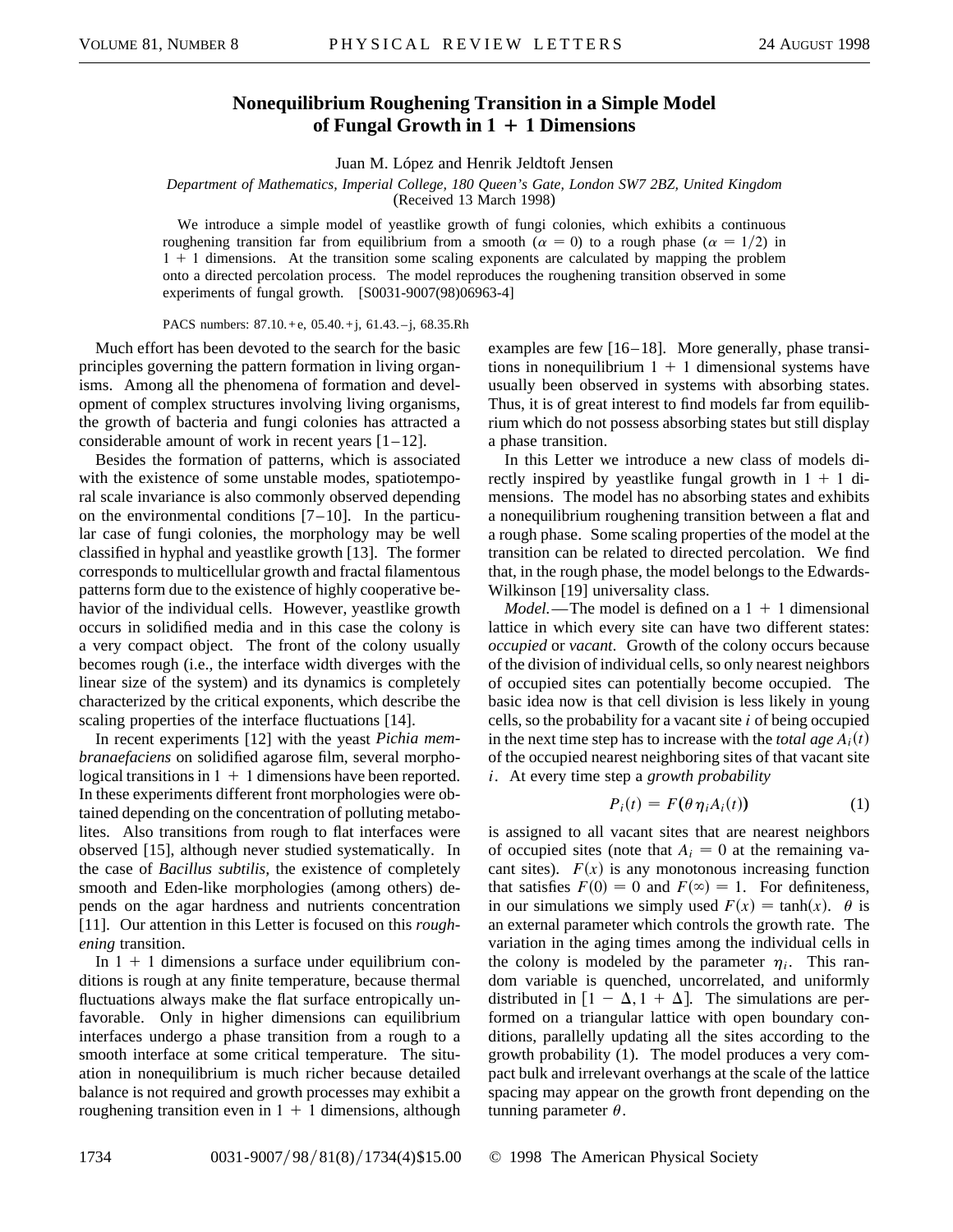From the point of view of the biological process, this model has to be considered as a simplified version of a more realistic description. The experiments mentioned above [12] have shown that yeastlike growth of fungi strongly depends on the concentration of nutrients and inhibitors in the medium. In a more complicated model [20] the effect of inhibitors can be studied by including a diffusive field of inhibitors  $c_i(t)$  which is coupled with the growth probability at every site. The probability for a vacant site *i* becoming occupied is then given by  $P_i(t) = F\{\theta \eta_i A_i(t) \exp[-c_i(t)/c_0]\},$  where  $c_0$  is a threshold concentration above which the effect of inhibitors begins to be relevant. The model we are presenting here corresponds to the limit  $c_0 \rightarrow \infty$ .

*Continuous roughening transition.*—Despite its simplicity the model has a nontrivial behavior. For small values of the parameter  $\theta$ , the fungus front generated by the model becomes rough and its dynamics is characterized as usual by two kinetic roughening exponents [14]. In contrast, for large values of  $\theta$ , the interface becomes flat even when started from a nonsmooth initial condition. This phase transition occurs for any value of the disorder intensity  $\Delta$ . We found that these two phases are separated by a critical threshold which depends on the degree of disorder and is at  $\theta_c = 0.183 \pm 0.003$  for the case of no disorder  $\Delta = 0$ . In the following we restrict ourselves to the homogeneous case  $\Delta = 0$  although similar results are found for any  $0 \leq \Delta < 1$ .

Let us first study the rough phase,  $\theta \ll \theta_c$ , in some detail. Denoting by  $h(x, t)$  the front height at time  $t$  and substrate position  $x$ , the interface width in a system of size *L*,  $W(L, t) = \langle [h(x, t) - \overline{h}(t)]^2 \rangle^{1/2}$  (where overbar and  $\langle \cdots \rangle$  denote spatial average and over realizations, respectively), measures the magnitude of the interface fluctuations. The width is expected to satisfy the dynamic scaling ansatz [14,21]:

$$
W(L, t) \sim \begin{cases} t^{\beta} & \text{if } t \ll L^{z}, \\ L^{\alpha} & \text{if } t \gg L^{z}, \end{cases}
$$
 (2)

where  $\alpha$  is the roughness exponent and  $z = \alpha/\beta$ .

We have performed simulations in systems of different sizes to determine the universality class of the model in the rough phase. Figure 1 shows that sufficiently far from the transition ( $\theta = 0.01$ ) the scaling behavior of the interface is given by Eq. (2). The kinetic roughening exponents  $\alpha = 0.46 \pm 0.05$  and  $\beta = 0.24 \pm 0.02$  indicate that the model belongs to the Edwards-Wilkinson universality class [19].

Approaching the roughening transition from the rough phase a new diverging length  $\xi \sim \epsilon^{-\nu}$ , where  $\epsilon = \theta_c$  –  $\theta$ , appears and enters the scaling of the width. Simulations close to the transition ( $\epsilon \rightarrow 0^+$ ) were performed in systems of different sizes. In Fig. 2 results for  $W(L, t)$  vs time corresponding to  $L = 900$  and average over 50 realizations are plotted. We found that there exist two different regimes separated by a crossover time  $t_c \sim \epsilon^{-\gamma}$ , which diverges as  $\epsilon \to 0^+$ . Figure 2 shows that, near and below



FIG. 1. Interface width of the front vs time in the rough phase  $(\theta = 0.01)$  for different system sizes  $L = 16, 25, 32, 50, 64,$ 75, and 100. The slope of the dotted line corresponds to the time exponent  $\beta = 0.24 \pm 0.02$ . In the inset the values of the width at saturation are plotted vs system size. The dotted line fits the data and gives the roughness exponent  $\alpha = 0.46 \pm 0.05$ .

the transition,  $W(L, t)$  scales as  $\epsilon^{-\kappa_F}$  for times  $t \ll t_c \ll t_c$ *L*<sup>*z*</sup> and  $W(L, t) \sim t^{\beta} \epsilon^{\kappa_R}$  for  $t_c \ll t \ll L^z$ .  $\kappa_F (\kappa_R)$ stands for the scaling exponent in the flat (rough) regime of the surface width as the transition is approached. For times  $t \gg L^z$  the interface gets to saturation as in (2).

The scaling behavior in the intermediate time regime before saturation suggests the following scaling ansatz for times  $t \ll L^z$ :

$$
W(L, t, \epsilon) = \epsilon^{-\kappa_F} g(t/t_c), \qquad (3)
$$

where the scaling function is  $g(u) \sim$  const if  $u \ll 1$  and  $g(u) \sim u^{\beta}$  for  $u \gg 1$ . The scaling relation

$$
\kappa_R + \kappa_F = \beta \gamma \tag{4}
$$



FIG. 2. Time behavior of the width in the rough phase near the transition. Curves correspond to different distances to the critical point, form  $\epsilon = 0.083$  (top) to  $\epsilon = 0.003$  (bottom). Data are collapsed in the inset following Eq. (3) for  $\gamma = 1.73$ and  $\kappa_F = 0.02$ , where the dotted line has slope 0.25.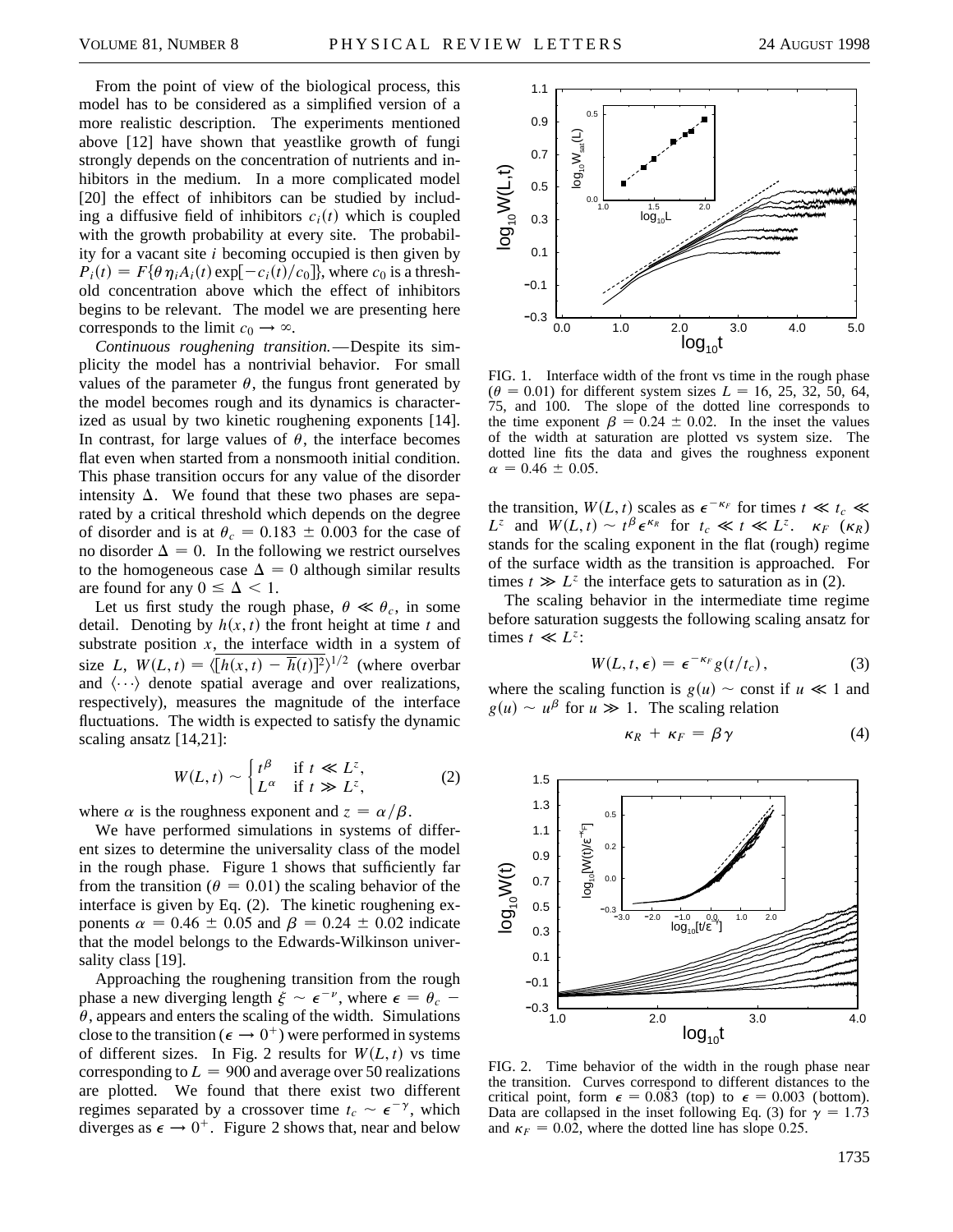between critical exponents must also be fulfilled. The inset in Fig. 2 shows the data collapse for the exponents  $\gamma =$  $1.73 \pm 0.03$  and  $\kappa_F = 0.02$  is consistent with Eq. (3) over a range of more than four decades. Because of the very small value of  $\kappa_F$  a logarithmic dependence  $W \sim \log_{10}(\epsilon)$ cannot be ruled out. Using the scaling relation (4) we find  $\kappa_R \approx 0.41$ , which is to be compared with the measured value  $\kappa_R \simeq 0.42 \pm 0.01$ .

As seen in some other  $1 + 1$  dimensional growth models exhibiting a roughening transition [17,18], some scaling properties are related to directed percolation (DP) [22]. Our model turns out to be a model with a maximal velocity. Small values of  $\theta$  produce small growth rates and the front propagates with a finite velocity. If the parameter  $\theta$ is increased, the probability for a site of growing (i.e., becoming occupied) is also raised as follows from Eq. (1). A given site reaches the maximal velocity when its probability of growing at the next time step is one and then no further increase of the propagation velocity at that site can occur [23]. The transition from rough to flat surface is a DP transition. The flat phase corresponds to the active DP phase, whereas the rough phase corresponds to the nonactive DP phase. The sites at the highest level  $h = v_{\text{max}}t$  are active sites of a DP process. Below the transition (rough phase) there are no sites growing at maximal velocity and the surface mean velocity is less than  $v_{\text{max}}$ . Above the transition (flat phase), on the contrary, there is a finite density of sites advancing at  $v_{\text{max}}$ . At  $\theta = \theta_c$  the sites which grow with maximum velocity constitute a percolation cluster directed along the growth direction, as depicted in Fig. 3.

The mapping to DP allows the derivation of several scaling exponents. The correlation length  $\xi$  is identified with the correlation length of the DP clusters  $\xi_{\perp}$ , which is transversal to the growth direction of the interface, and  $\nu = \nu_{\perp} \approx 1.10$  in 1 + 1 dimensions. This implies that the crossover time  $t_c \sim \xi^{z'}$  in Eq. (3) is given by  $t_c \sim \epsilon^{v_{\parallel}}$ 

using the fact that  $z' = \nu_{\parallel}/\nu_{\perp}$  for DP. Our estimation of the crossover time exponent  $\gamma = 1.73 \pm 0.03$  (see Fig. 2) is in excellent agreement with the DP exponent  $\nu_{\parallel} \approx 1.73$ .

*Order parameters.*—We now define a convenient order parameter for the rough phase ( $\theta < \theta_c$ ) as  $V = v_{\text{max}} - v$ with  $v = \partial_t \bar{h}(t)$  the mean front velocity. The variable *V* measures the fraction of the surface points propagating at velocity lower than the maximal one. *V* is different from zero only in the rough phase and its scaling behavior can also be related to properties of the associated DP process. In the rough phase *V* is given by the inverse of the typical time that the DP correlations survive  $\tau \sim \xi_{\parallel}$ , which is the only characteristic time scale. So,  $V \sim 1/\tau \sim \epsilon^{\nu_{\parallel}}$  close to the transition. In our simulations we measured  $V \sim$  $\epsilon^{1.746\pm0.018}$ , as shown in Fig. 4, in excellent agreement with the simple DP scaling picture.

As for the flat phase ( $\theta > \theta_c$ ) the density of sites at the maximal height is an appropriate order parameter [17], which corresponds to the density of active sites in DP. However, more interesting here may be the use of appropriate order parameters which take into account the symmetries of the model in order to study the possibility of spontaneous symmetry breaking (SSB) in the flat phase. It has been shown that SSB may take place in nonequilibrium situations under certain conditions even in  $1 + 1$ dimensions [18,24].

The dynamical rules of our model are invariant under translation of an integer number of levels in the growth direction. The dynamics do not favor odd or even heights. Thus it is adequate to define a magnetizationlike order parameter

$$
M(t) = \frac{1}{L} \sum_{i=1}^{L} (-1)^{h(i,t)},
$$
 (5)

which is not conserved by the dynamics of the model. This order parameter can be used to quantify the symmetry breaking which may take place in the flat phase [18].

$$
\begin{array}{c}\n\theta = 0.99\theta, & \theta = \theta, & \theta = 1.002\theta, \\
\hline\n\end{array}
$$

FIG. 3. Clusters of sites growing at maximal velocity. Every pixel represents the position  $(x, h)$  of a site which moved at  $v_{\text{max}}$ and configurations at intervals of five time steps are shown. The system size is  $L = 500$  and time advances upwards.